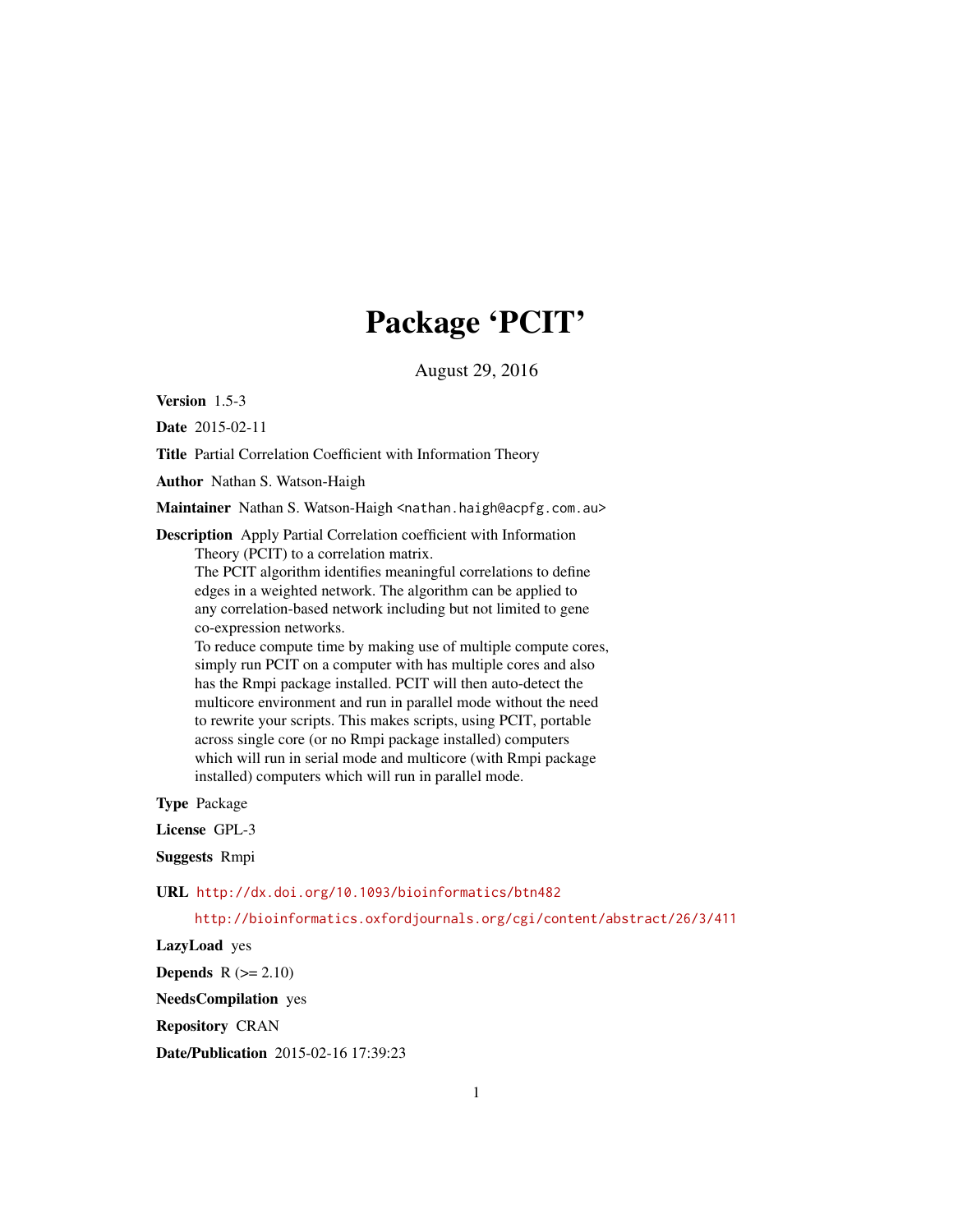### <span id="page-1-0"></span>R topics documented:

| 14 |
|----|
|    |

PCIT-package *Partial Correlation coefficient with Information Theory (PCIT)*

#### Description

This package provides the necessary functions for performing the Partial Correlation coefficient with Information Theory (PCIT) algorithm developed by Reverter and Chan (2008). The PCIT algorithm identifies meaningful correlations to define edges in a weighted network.

The algorithm can be applied to any correlation-based network including but not limited to gene co-expression networks.

#### Details

| Package:  | <b>PCIT</b> |
|-----------|-------------|
| Type:     | Package     |
| Version:  | $1.04 - 3$  |
| Date:     | 2011-05-11  |
| License:  | GPL-3       |
| LazyLoad: | yes         |

#### Author(s)

Nathan S. Watson-Haigh Maintainer: Nathan S. Watson-Haigh <nathan.watson-haigh@awri.com.au>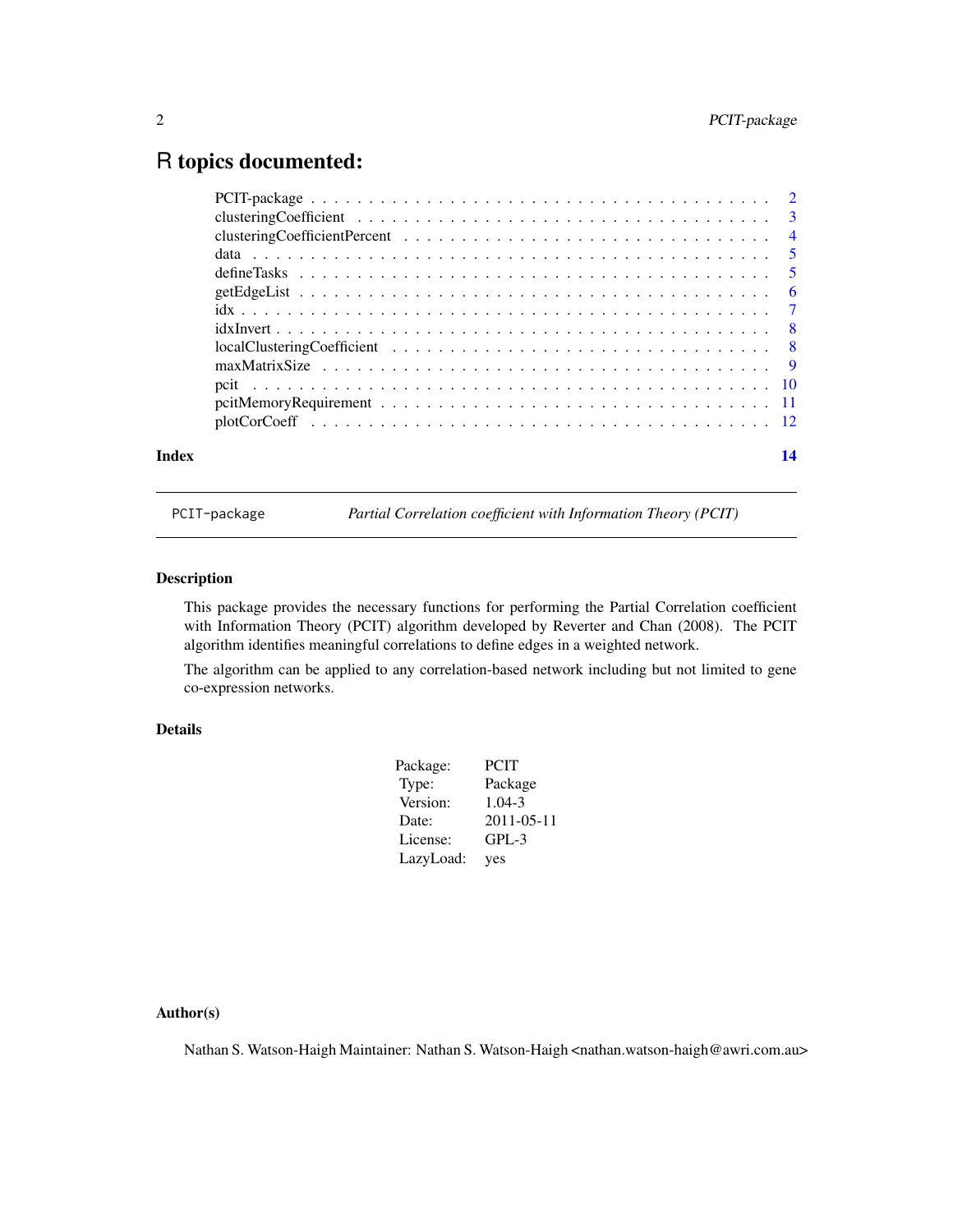#### <span id="page-2-0"></span>clusteringCoefficient 3

#### References

A. Reverter and E.K.F. Chan. (2008) Combining partial correlation and an information theory approach to the reversed engineering of gene co-expression networks. Bioinformatics. 24(21), 2491-2497.

<span id="page-2-1"></span>clusteringCoefficient *Calculate the clustering coefficient*

#### Description

Calculate the clustering coefficient for an adjacency matrix. By default, the local clustering coefficient is calculated.

#### Usage

```
clusteringCoefficient(adj, FUN='localClusteringCoefficient', ...)
```
#### Arguments

| adi                     | - An adjacency matrix. Calculating the clustering coefficient only makes sense |
|-------------------------|--------------------------------------------------------------------------------|
|                         | if some connections are zero <i>i.e.</i> no connection.                        |
| FUN                     | - The function for calculating the clustering coefficient.                     |
| $\cdot$ $\cdot$ $\cdot$ | - Arguments to pass to FUN                                                     |

#### Value

The clustering coefficient(s) for the adjacency matrix.

#### Author(s)

Nathan S. Watson-Haigh

#### See Also

[localClusteringCoefficient](#page-7-1) [clusteringCoefficientPercent](#page-3-1)

#### Examples

```
data(PCIT)
m \le m[1:200,1:200] # just use a small subset of the data
result <- pcit(m)
m[idx(result)] <- 0
```
clusteringCoefficient(m)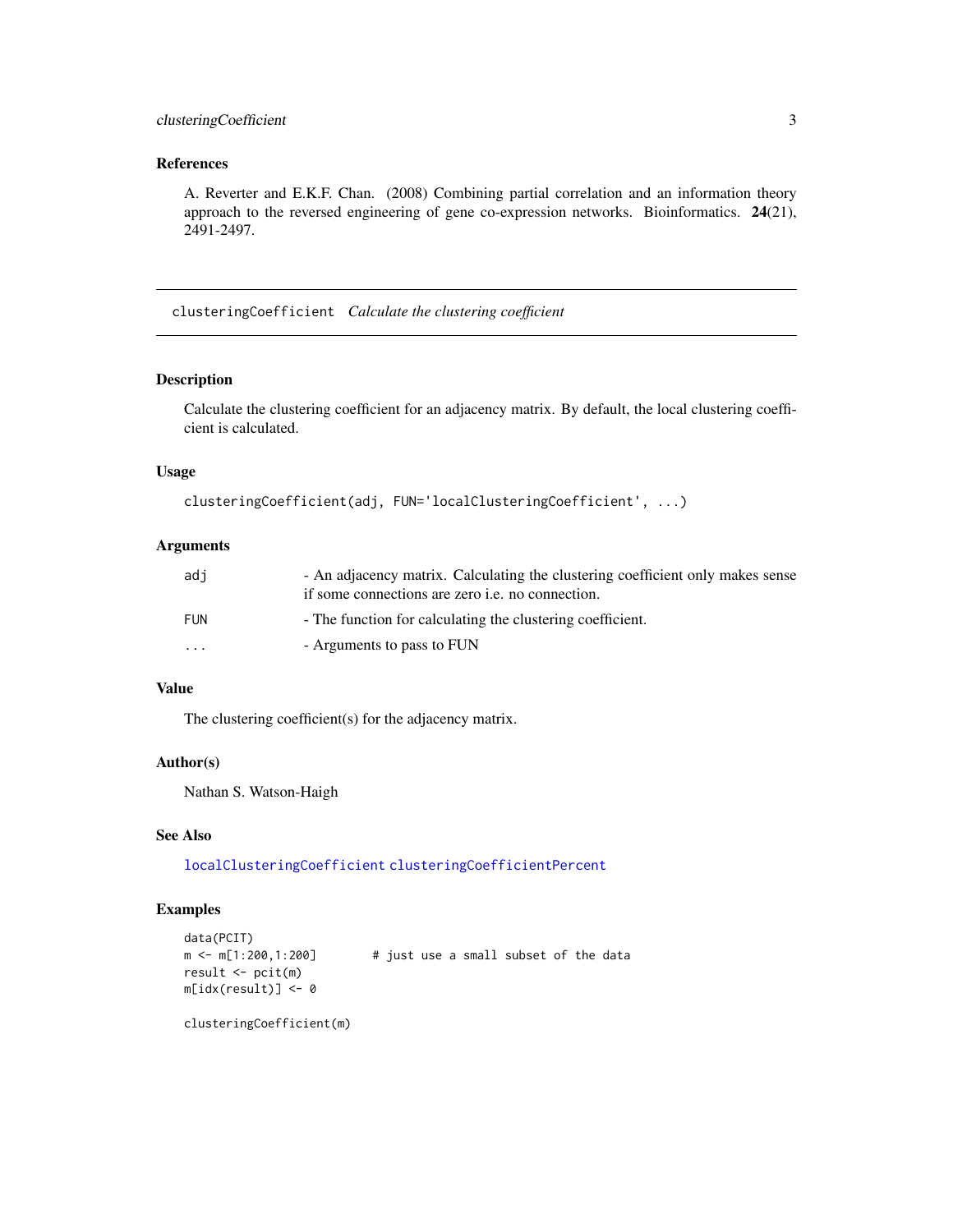#### <span id="page-3-1"></span><span id="page-3-0"></span>clusteringCoefficientPercent

*Calculate the clustering coefficient as a percentage*

#### Description

Given an adjacency matrix, calculate the clustering coefficient as a percentage of non-zero adjacencies.

#### Usage

```
clusteringCoefficientPercent(adj)
```
#### Arguments

| adi |                                                                     | - An adjacency matrix. Calculating the clustering coefficient percentage only |
|-----|---------------------------------------------------------------------|-------------------------------------------------------------------------------|
|     | makes sense if some connections are zero <i>i.e.</i> no connection. |                                                                               |

#### Value

A numerical between 0 and 100.

#### Author(s)

Nathan S. Watson-Haigh

#### See Also

[clusteringCoefficient](#page-2-1)

#### Examples

data(PCIT) m <- m[1:200,1:200] # just use a small subset of the data result <- pcit(m) m[idx(result)] <- 0

clusteringCoefficientPercent(m)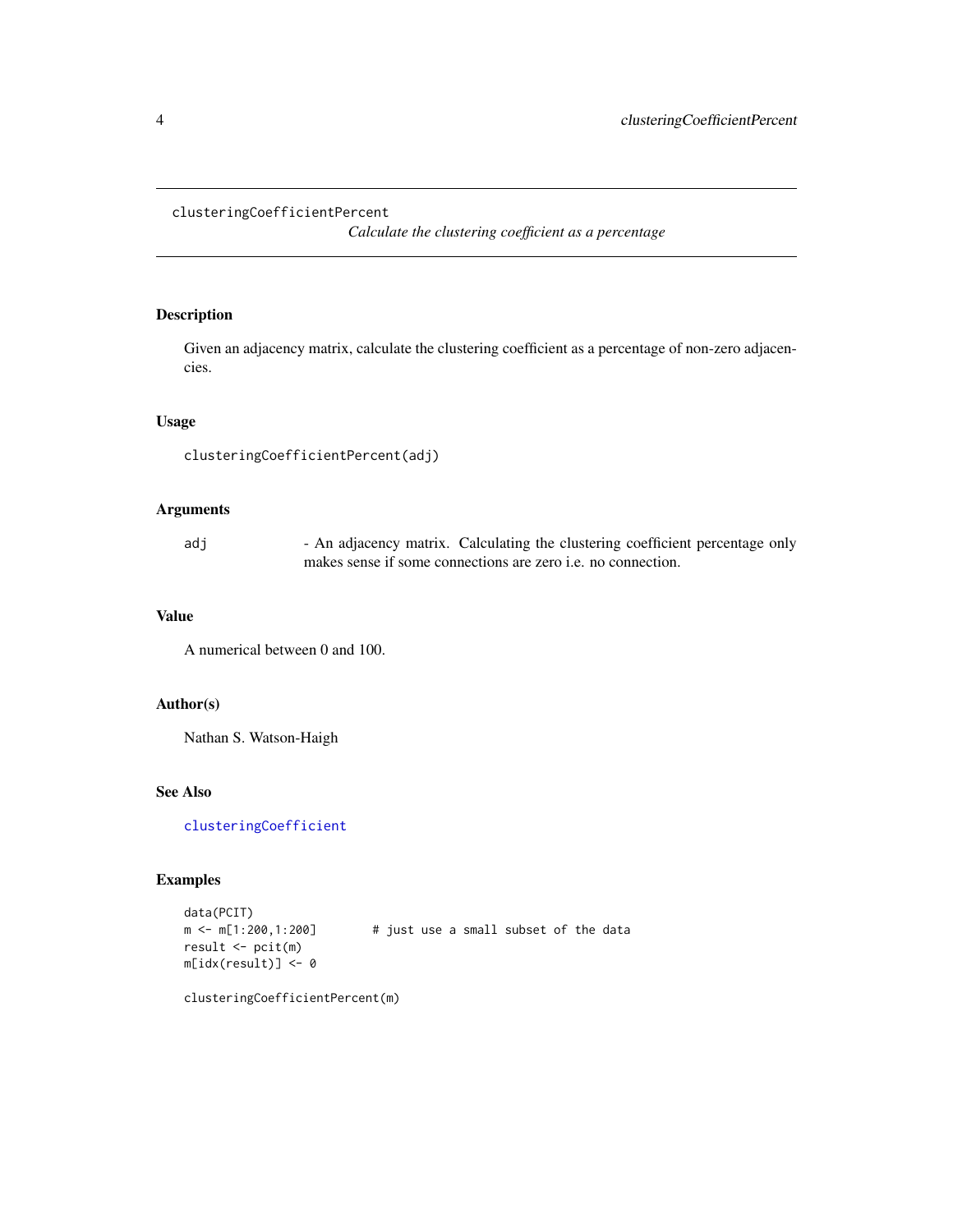<span id="page-4-0"></span>

#### **Description**

Example/mock correlation data set for use as input for running the demo.

#### Usage

data(PCIT)

#### Author(s)

Nathan S. Watson-Haigh

#### Examples

```
data(PCIT)
m \le m[1:200,1:200] # just use a small subset of the data
result <- pcit(m)
idx <- idx(result)
```
defineTasks *Define a list of tasks for slave CPUs*

#### Description

This function defines a list of PCIT tasks to be undertaken by slave CPUs in a parallel environment. The set of calculations performed for each trio of genes are entirely independent. Workload is distributed evenly among the slaves in order to maximise speed by assigning sets of gene trios to a task. The task is then carried out by a slave CPU. This assignment of gene trios into sets is based on which gene is in the first position in a given trio of genes. For example, if we have 5 genes (A, B, C, D and E) we have a set containing 6 gene trios with A in the first position (ABC, ABD, ABE, ACD, ACE and ADE), a set containing 3 gene trios with B in the first position (BCD, BCE and BDE) and a set containing 1 gene trio with C in the first position (CDE) giving a total of 10 gene trios (given by  $C(n,3)$ , where n is the total number of genes) assigned to 1 of 3 sets. The computational workload for each trio is the same, thus the workload for a set of trios is directly proportional to the number of trios it contains, C(n-m,k-1), Where n is the total number of genes and the gene constrained in the first position of a gene trio is in the mth row/column in the correlation matrix and takes values in the interval [1,n-2].

By default, the number of tasks to be created is equal to the number for slave CPUs. Therefore, multiple gene trio sets are assigned to each task but in such a way as to balance the work load. Since gene trio sets created with small values of m have many more gene trio members than those created with larger values of m. A plot can be produced which shows the amount of work taken for a gene trio set constrained with the mth gene in the first position. The plot also shows how the cumlative work for all n-2 gene trio sets is divided into nSlave\*tasksPerSlave equally sized tasks, so they can be completed in approximately the same amount of time.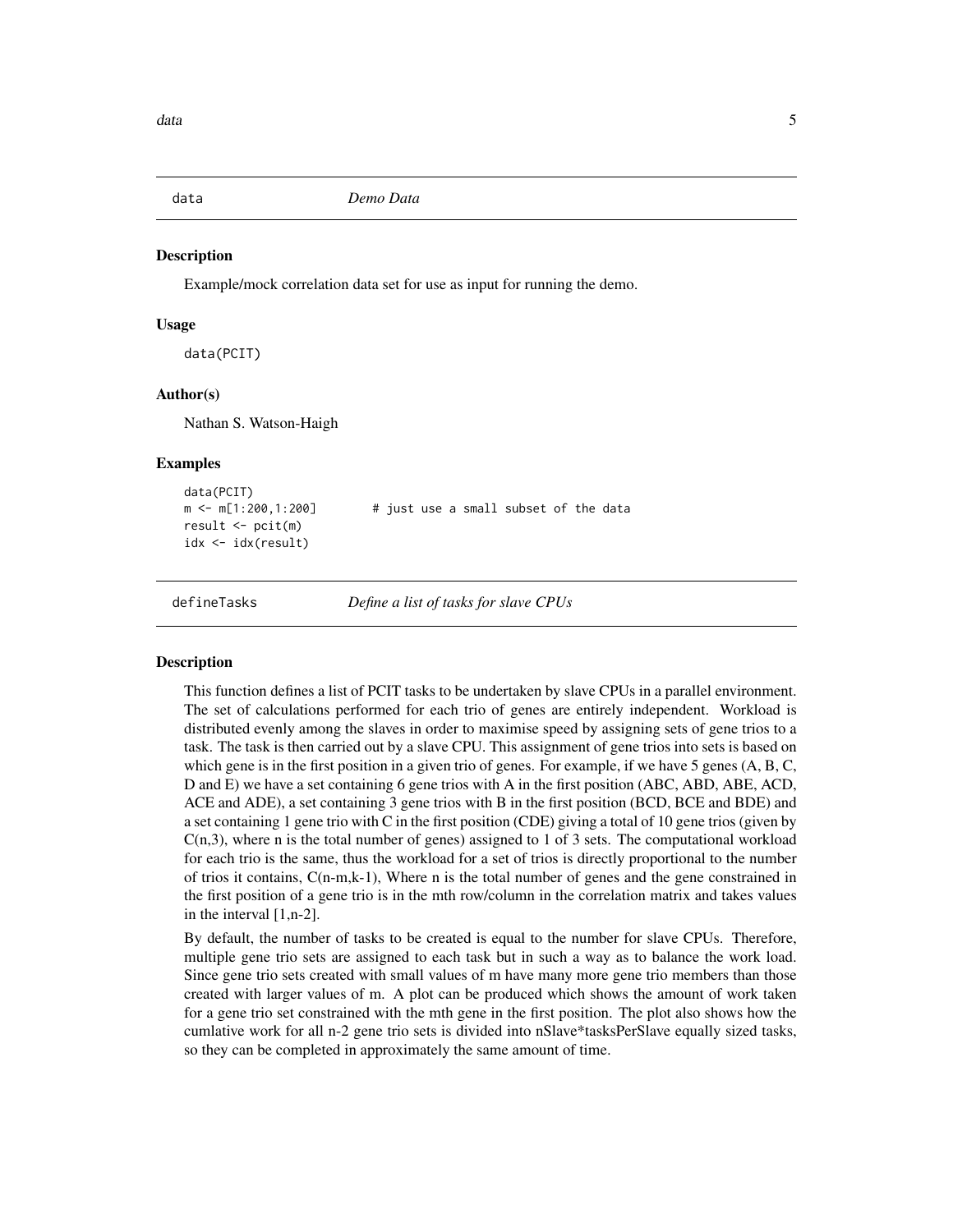#### <span id="page-5-0"></span>Usage

defineTasks(n, nSlaves, tasksPerSlave = 1, plot = FALSE)

#### Arguments

| n       | - The total number of genes.                                                                             |
|---------|----------------------------------------------------------------------------------------------------------|
| nSlaves | - The number of slave CPUs.                                                                              |
|         | tasksPerSlave - The number of tasks to create for each slave CPU.                                        |
| plot    | - A boolean as to whether to generate a plot showing the total "work" to be<br>carried out by each task. |

#### Author(s)

Nathan S. Watson-Haigh

#### Examples

defineTasks(n=100, nSlaves=5, plot=TRUE)

```
getEdgeList Converts an adjacency matrix into edge list representation
```
#### Description

Given an adjacency matrix, converts it into edge list representation. This edge list can be written to a file for easy import into other software such as cytoscape.

Only the upper triangle is returned as it is assumed the matrix is symmetric. The edge list is returned as a data frame with 3 columns: 'From', 'To' and 'Weight'.

#### Usage

getEdgeList(m, rm.zero=TRUE)

#### Arguments

| m       | - An adjacency matrix.                                                                      |
|---------|---------------------------------------------------------------------------------------------|
| rm.zero | - A boolean to indicate whether zero weight edges should be excluded from the<br>edge list. |

#### Author(s)

Nathan S. Watson-Haigh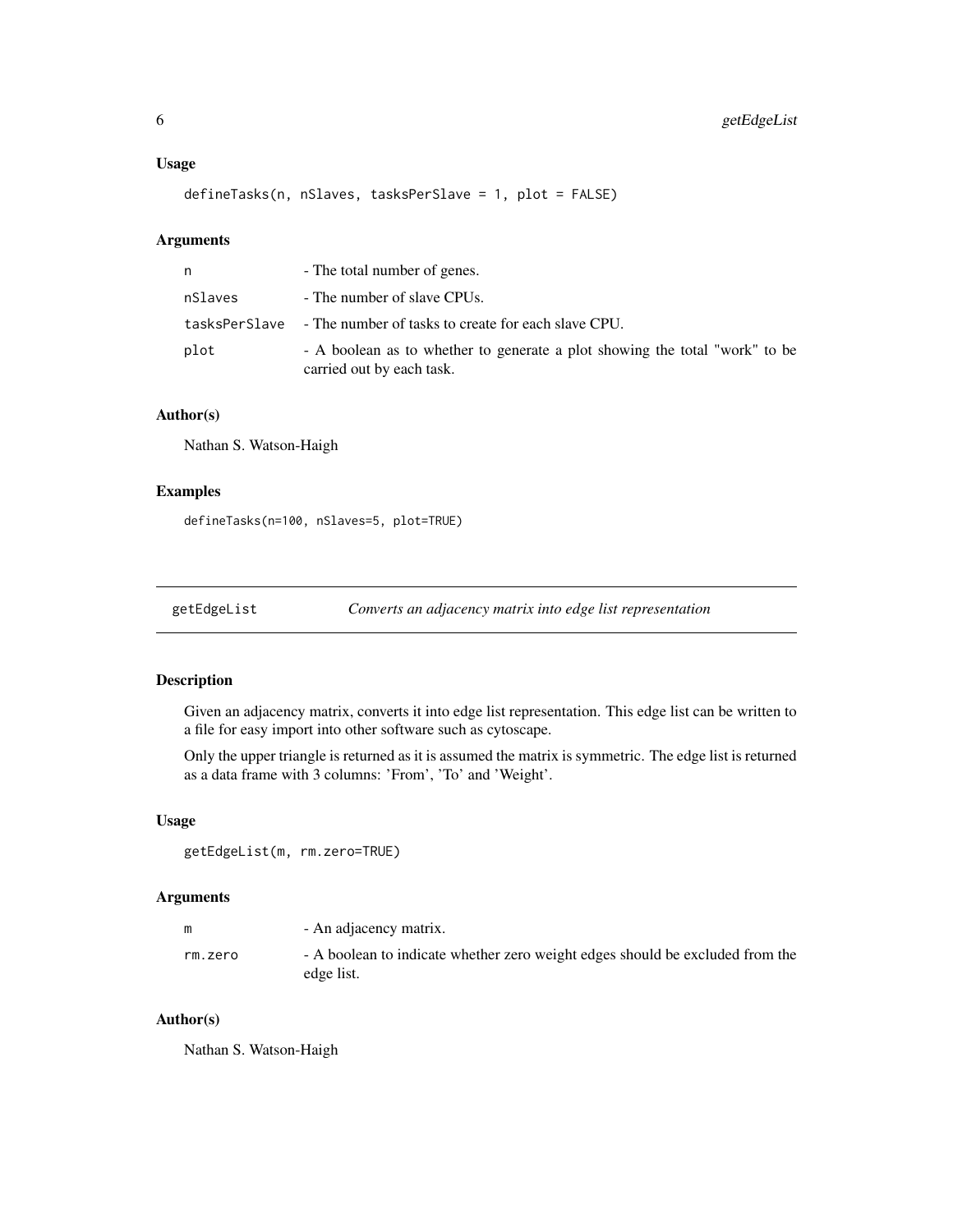#### Examples

```
data(PCIT)
m \le m[1:200,1:200] # just use a small subset of the data
el <- getEdgeList(m)
# modify the edge list to include some useful attributes for cytoscape
el$sign[el$Weight<0] <- '-'
el$sign[el$Weight>0] <- '+'
el$Weight <- abs(el$Weight)
# write the edge list stuff to a file suitable for import into cytoscape
write.table(el, file="el.txt", row.names=FALSE, col.names=TRUE, sep="\t",
quote=FALSE)
```
#### idx *Get indicies for significant edges*

#### Description

Get the indicies for the significant edges in a network.

#### Usage

idx(result)

#### Arguments

result - A result object returned from pcit()

#### Value

Linear indices are returned for those correlations found to be significant.

#### Author(s)

Nathan S. Watson-Haigh

#### Examples

```
data(PCIT)
m \le m[1:200,1:200] # just use a small subset of the data
result <- pcit(m)
idx <- idx(result)
```
#### <span id="page-6-0"></span> $i$ dx  $\frac{1}{2}$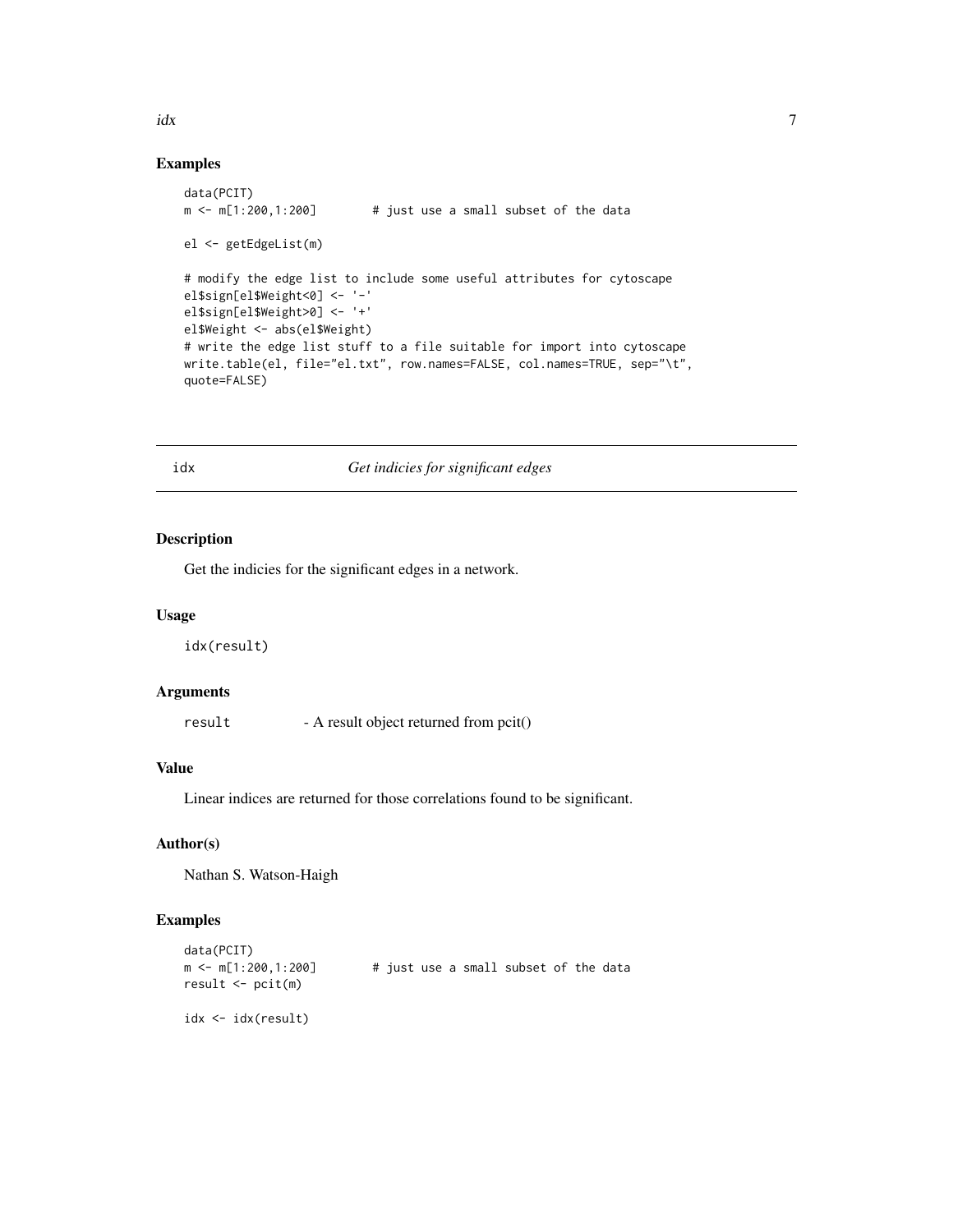<span id="page-7-0"></span>

#### Description

Given a matrix from which which a subset of linear indices were obtained, invert those indices.

#### Usage

idxInvert(m, idx)

#### Arguments

| m   | - A matrix from which idx is a subset of linear indices, OR the number of |
|-----|---------------------------------------------------------------------------|
|     | rows/columns from such a matirx                                           |
| idx | - A vector containing a subset of linear indices from the matrix m        |

#### Author(s)

Nathan S. Watson-Haigh

#### Examples

```
m \leftarrow matrix(1, 5, 5)diag(m) <- 0
m
idx <- which(m==0)
idx
idxInvert(m, idx)
idxInvert(5, idx)
```
<span id="page-7-1"></span>localClusteringCoefficient

*Calculate the local clustering coefficient*

#### Description

Calculate the local clustering coefficient for each node in an adjacency matrix. The clustering coefficient is defined as the proportion of existing connections from the total possible (Watts and Strogatz, 1998).

#### Usage

localClusteringCoefficient(adj)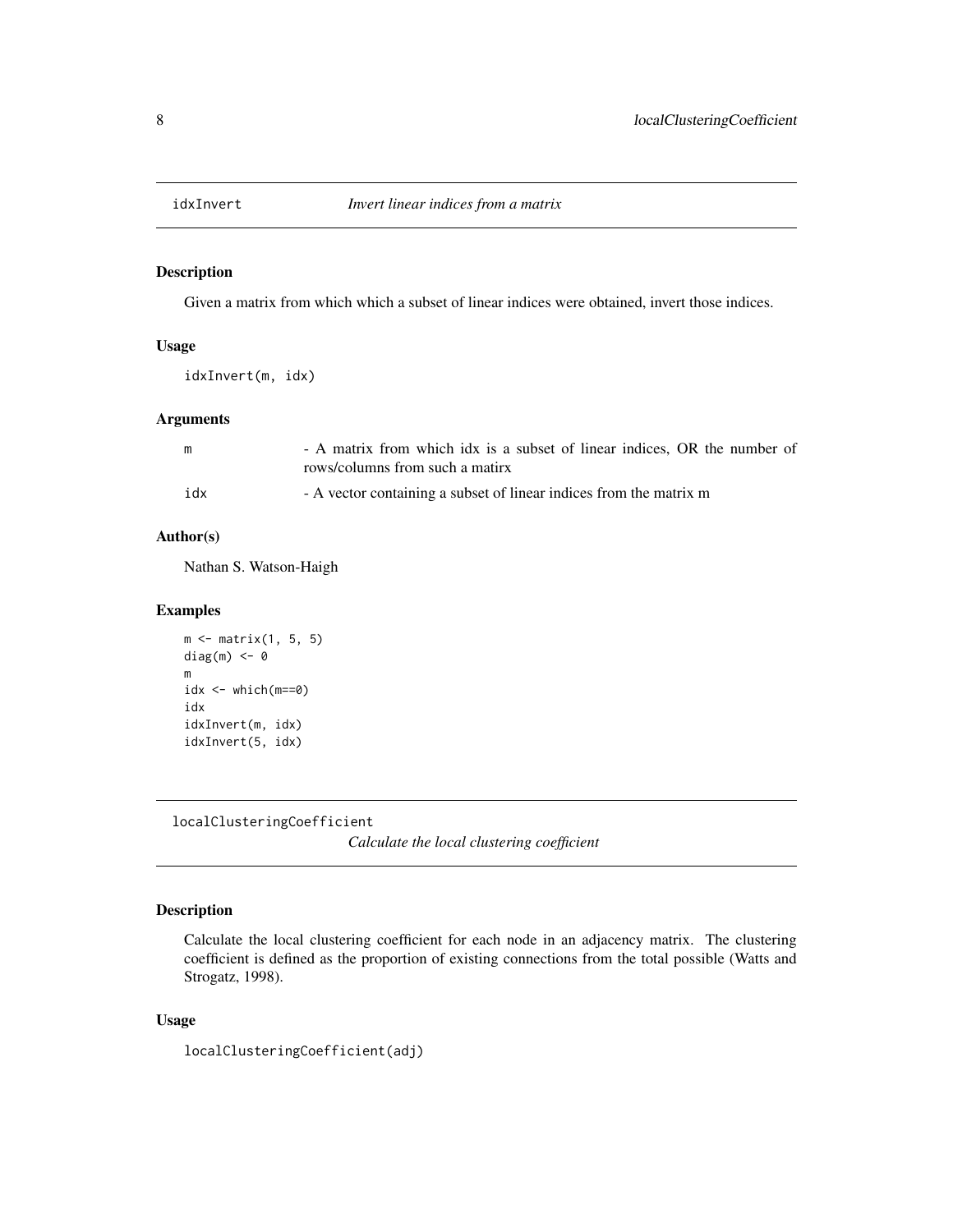#### <span id="page-8-0"></span>maxMatrixSize 9

#### **Arguments**

adj - An adjacency matrix. Calculating the clustering coefficient only makes sense if some connections are zero i.e. no connection.

#### Value

A vector of local clustering coefficients for each node/gene of the adjacency matrix.

#### Author(s)

Nathan S. Watson-Haigh

#### References

D.J. Watts and S.H. Strogatz. (1998) Collective dynamics of 'small-world' networks. Nature. 393(6684). 440-442.

#### See Also

[clusteringCoefficient](#page-2-1)

#### Examples

```
data(PCIT)
m \le m[1:200,1:200] # just use a small subset of the data
result <- pcit(m)
m[idx(result)] <- 0
```
localClusteringCoefficient(m)

<span id="page-8-1"></span>

| maxMatrixSize | Calculate the maximum correlation matrix size which PCIT can han- |
|---------------|-------------------------------------------------------------------|
|               | dle                                                               |

#### Description

This function attempts to determine the maximum sized correlation matrix which can be handled by PCIT given an amount of computer memory for the serial implementation.

#### Usage

```
maxMatrixSize(ram, units=c("MB", "bytes", "KB", "GB", "TB"), nCopies=3)
```
#### Arguments

| ram     | - The amount of RAM memory available                                      |
|---------|---------------------------------------------------------------------------|
| units   | - The units in which RAM was specified                                    |
| nCopies | - The maximum number of copies of the correlation matrix which PCIT holds |
|         | at any one time                                                           |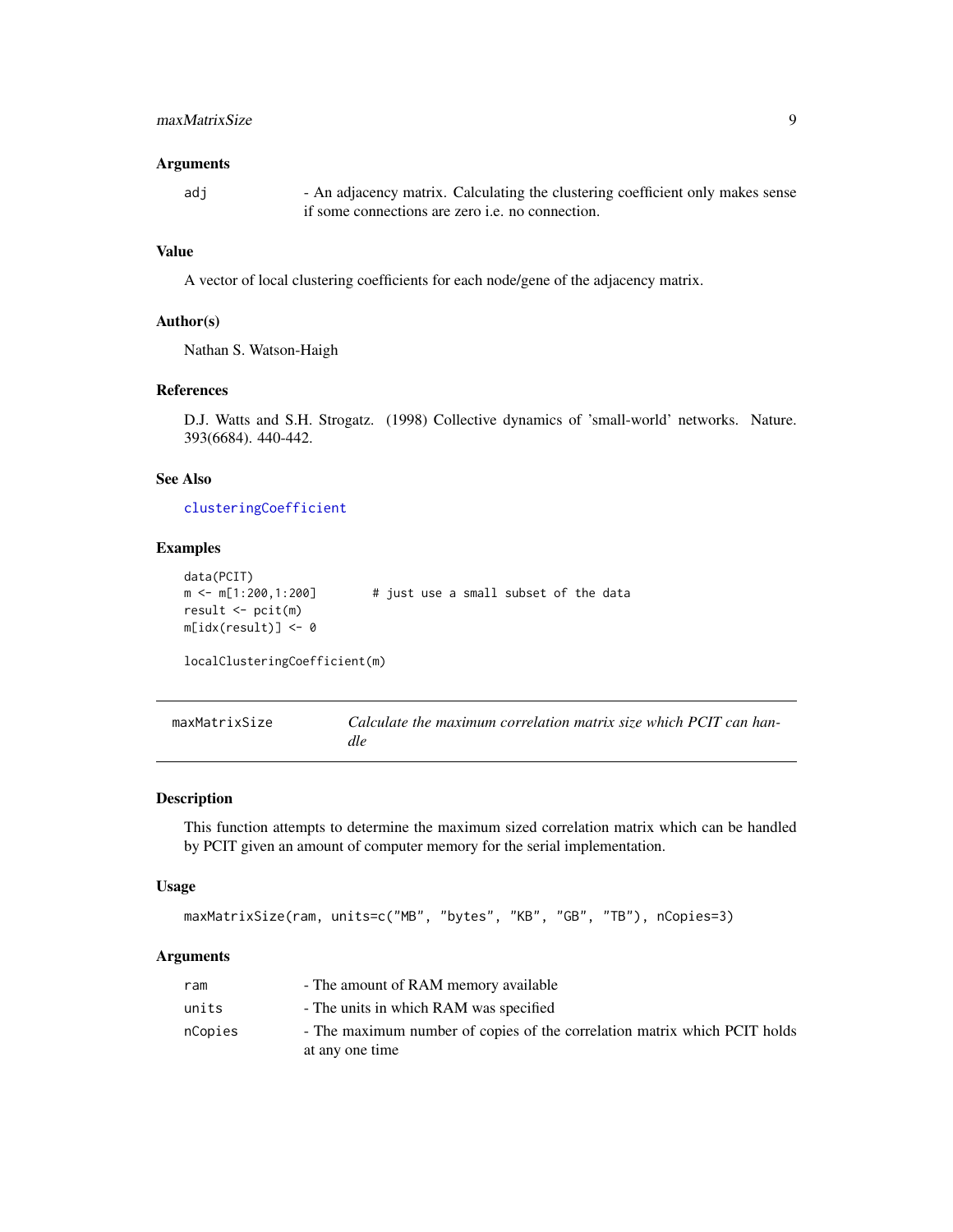#### <span id="page-9-0"></span>Author(s)

Nathan S. Watson-Haigh

#### See Also

[pcitMemoryRequirement](#page-10-1)

#### Examples

```
maxMatrixSize(1, "GB")
maxMatrixSize(512, "MB")
```
pcit *Apply the PCIT algorithm*

#### Description

Given a correlation matrix the PCIT algorithm (Reverter & Chan 2008) is applied to identify significant correlations. If a parallel environment running Rmpi is detected, a parallel implementation will be run unless force.serial=TRUE

#### Usage

```
pcit(m, force.serial=FALSE, force.parallel=FALSE, nslaves=NULL,
verbose=getOption("verbose"),
tol.type=c("mean", "min", "max", "median"),
pass.type=c("file", "memory", "db"))
```
#### Arguments

| m            | - A correlation matrix.                                                                                                                             |
|--------------|-----------------------------------------------------------------------------------------------------------------------------------------------------|
| force.serial | - A boolean to indicate if the serial implementation of PCIT should be forced.                                                                      |
|              | force parallel - A boolean to indicate if the parallel implementation of PCIT should be forced.                                                     |
| nslaves      | - The number of slaves to spawn. By default, as many slaves as possible are<br>spawned. UNTESTED OPTION.                                            |
| verbose      | - A boolean to indicate if verbose output should be used.                                                                                           |
| tol.type     | - The type of tolerance measure to be used in PCIT. Current options are "mean",<br>"min" and "max".                                                 |
| pass.type    | - The type of approach used to pass the correlation matrix from the master CPU<br>to the slave CPUs. Current options are "file", "memory" and "db". |

#### Value

Linear indices are returned for those correlations found to be significant.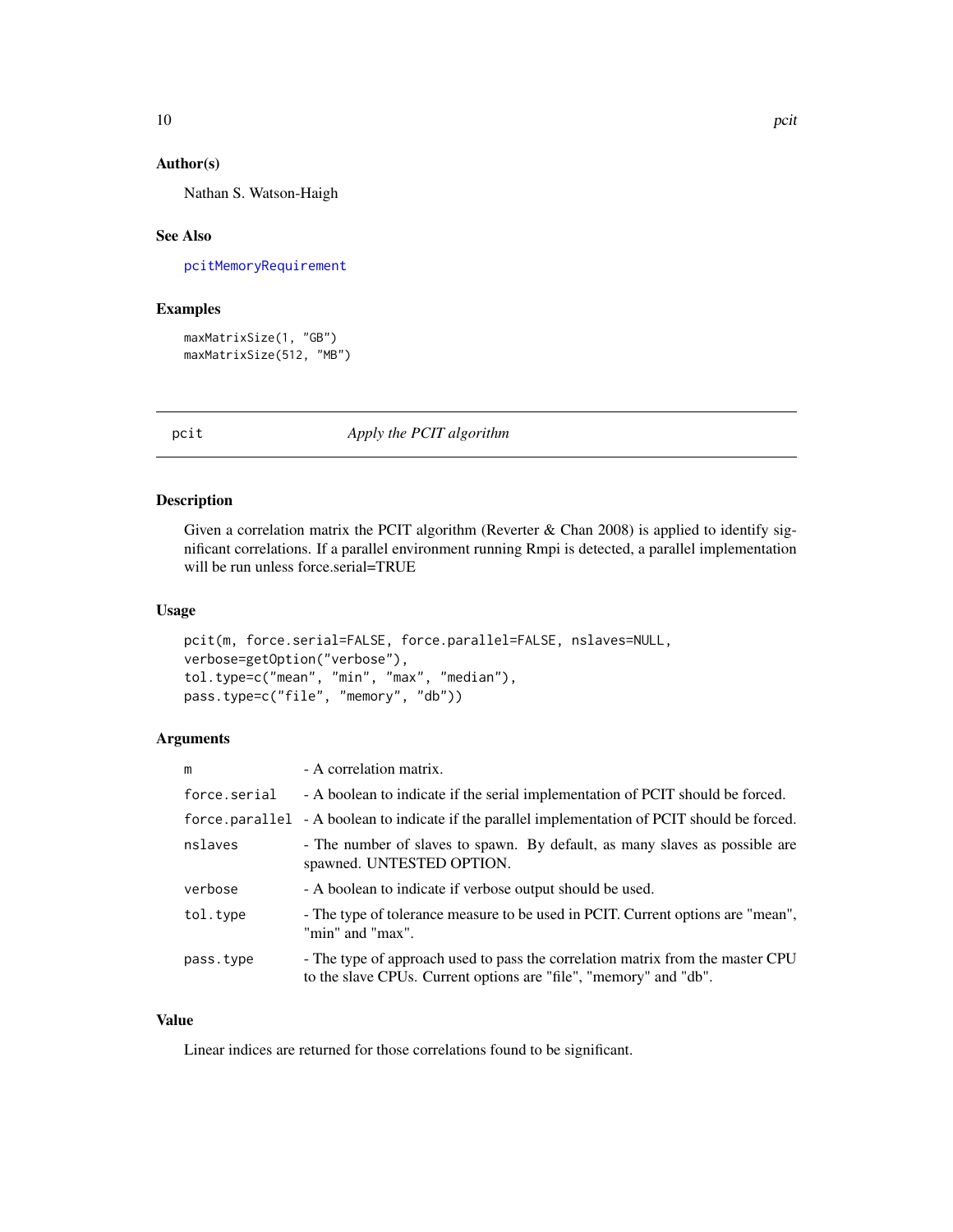#### <span id="page-10-0"></span>Author(s)

Nathan S. Watson-Haigh

#### References

Reverter, A. & Chan, E.K., 2008. Combining partial correlation and an information theory approach to the reversed-engineering of gene co-expression networks. Bioinformatics, btn482.

#### Examples

```
data(PCIT)
m \le m[1:200,1:200] # just use a small subset of the data
result <- pcit(m)
```
<span id="page-10-1"></span>pcitMemoryRequirement *Calculate the memory requirement for running PCIT*

#### Description

This function attempts to determine the amount of computer memory that would be required to run PCIT of a given correlation matrix.

#### Usage

```
pcitMemoryRequirement(m, units=c("MB", "bytes", "KB", "GB", "TB"),
nCopies=3)
```
#### Arguments

| m       | - A correlation matrix on which PCIT may be run, OR the number of rows/columns<br>from such a matirx |
|---------|------------------------------------------------------------------------------------------------------|
| units   | - The units of RAM memory to be use for the returned value                                           |
| nCopies | - The maximum number of copies of the correlation matrix which PCIT holds<br>at any one time         |

#### Author(s)

Nathan S. Watson-Haigh

#### See Also

[maxMatrixSize](#page-8-1)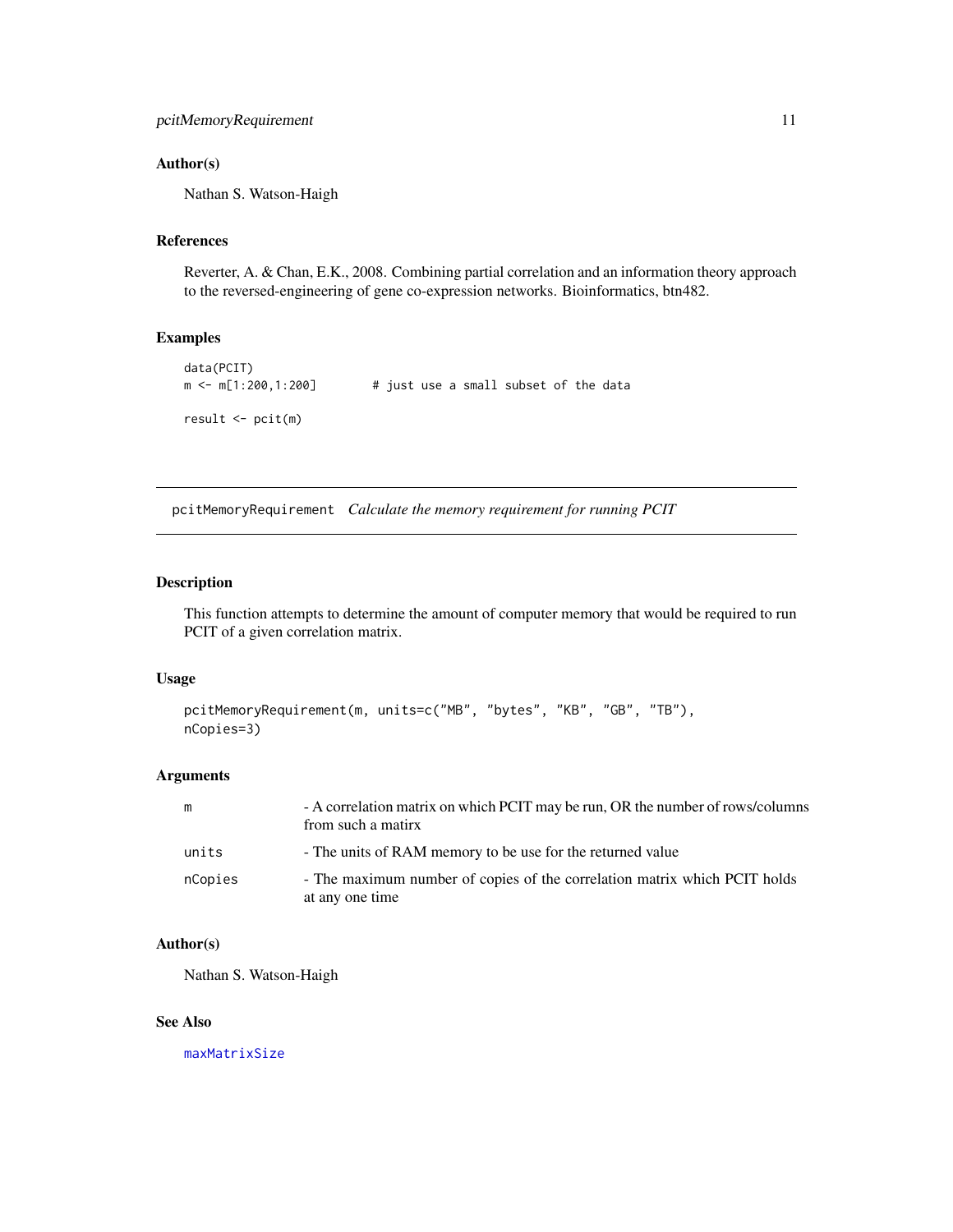#### Examples

```
m <- matrix(1, 20, 20)
diag(m) <- 0
m
pcitMemoryRequirement(m, "KB")
pcitMemoryRequirement(10000, "GB")
```
plotCorCoeff *Plot superimposed histograms of correlation coefficients*

#### Description

Given a complete correlation matrix and a list of linear indices, superimpose the distributions of correlation coefficients, defined by their indices, on top of the distribution of all correlations.

Only data from the upper triangle is used to plot the distributions since a correlation matrix should be symmetrical. This means that any specified indices which fall within the diagonal or the lower triangle are effectively ignored.

#### Usage

plotCorCoeff(m, idx, col, breaks="Scott", ...)

#### Arguments

| m         | - A correlation matrix representing the raw data.                                                                                    |
|-----------|--------------------------------------------------------------------------------------------------------------------------------------|
| idx       | - A list of indices for a subset of correlations to be superimposed on the plot.                                                     |
| col       | - A vector of colours of equal length to idx. These are used to colour each of the<br>distributions specified by the indices in idx. |
| breaks    | - Defaults to "Scott", see the hist documentation for info and other options.                                                        |
| $\ddotsc$ | - Additional parameters to be passed to rect().                                                                                      |

#### Author(s)

Nathan S. Watson-Haigh

#### See Also

[hist](#page-0-0)

<span id="page-11-0"></span>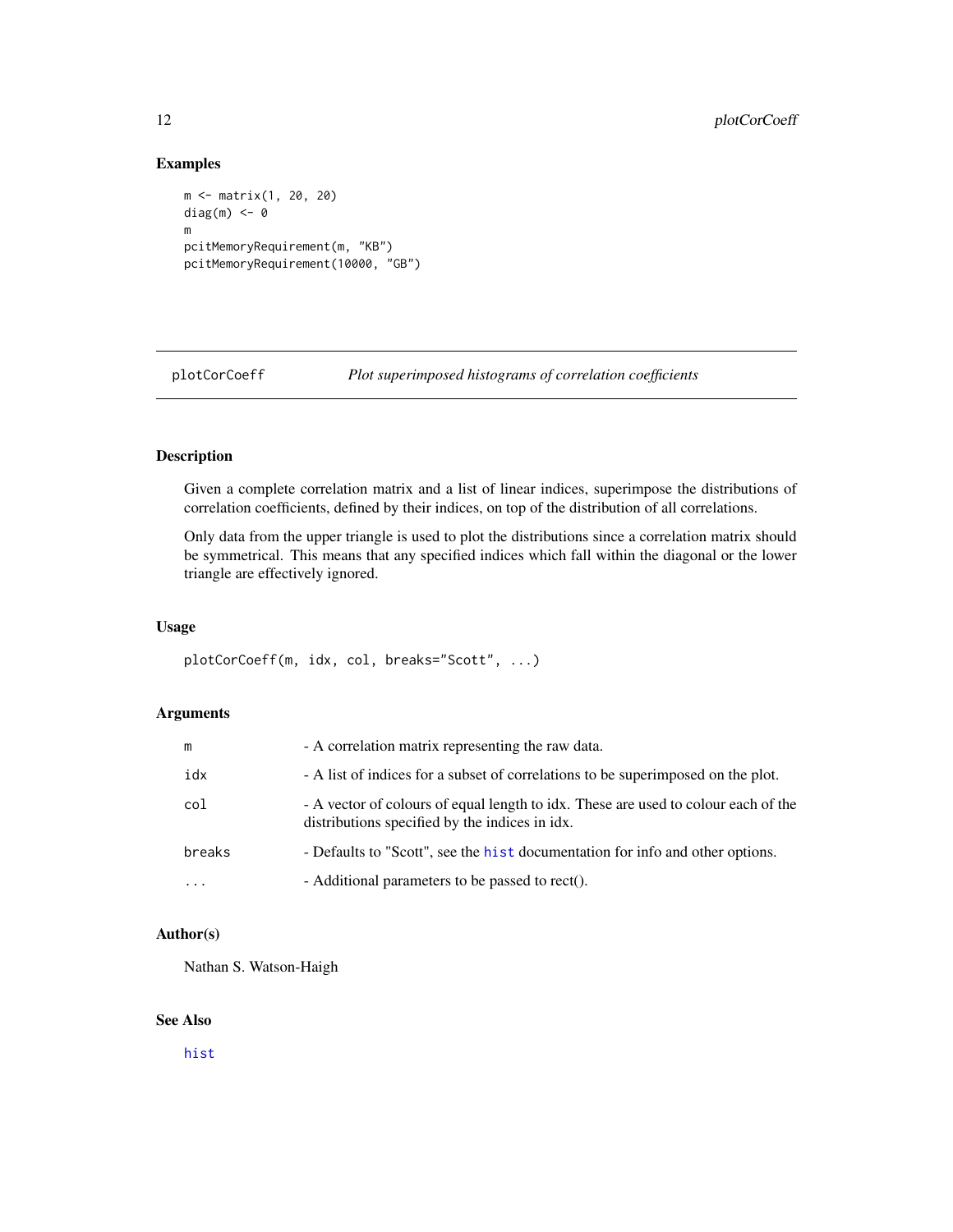#### plotCorCoeff 13

#### Examples

```
data(PCIT)
m \le m[1:200,1:200] # just use a small subset of the data
result <- pcit(m)
op \leq par(mfrow=c(2,1))
plotCorCoeff(m, list("PCIT Significant" = idx(result)), col=c("black"))
plotCorCoeff(m, list("PCIT Significant" = idx(result),
"abs(adj) >= 0.7" = which(abs(m) >= 0.7)), col=c("black", "red")par(op)
```